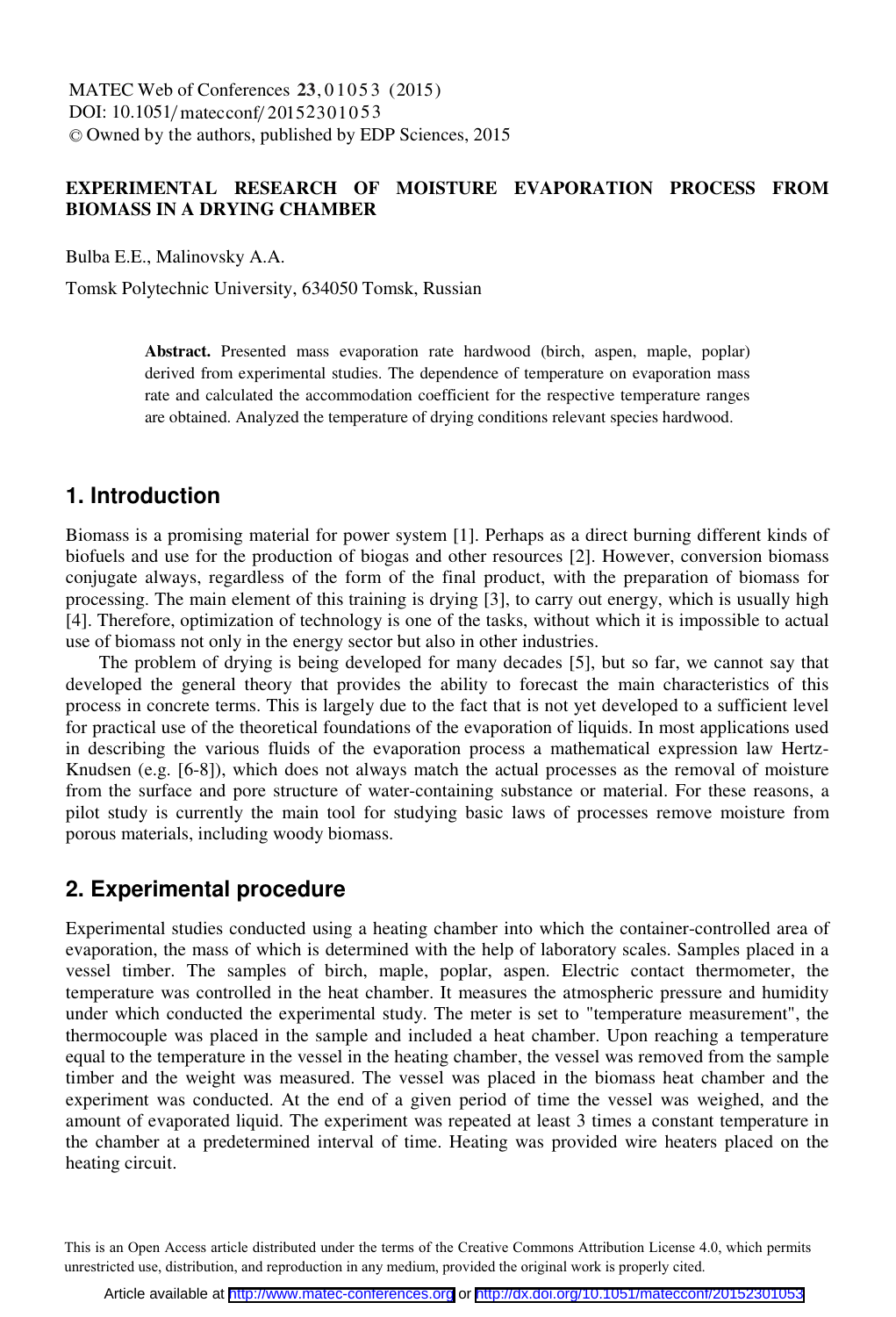#### MATEC Web of Conferences

In its lower part it is arranged air ducts for supply of cold air. The intensity of the ventilation adjusted lower ventilation flap. In the upper part of the working chamber located holes temperature measuring device and to reset moisture vapor. The basic quantities characterizing the process of evaporation, phase transition was the speed, the surface area of the liquid, which evaporates, and the temperature. The first characteristic determined by the surface density of the steam flow supplied per unit time in the gas phase with a unit surface of the liquid. Investigations of the mass evaporation rate of the samples in the large intervals of time at various temperatures to a reasonable conclusion about the steady-state process of evaporation of the liquid in the conditions of experiments performed. Selecting objects of research due to the prevalence of most of these species of hardwood in the Russian Federation. Calculations accommodation coefficient, which characterizes the number of molecules of steam coming off the surface evaporation.

#### **3. RESULTS AND DISCUSSION**

By analyzing the results (Fig. 1), it can be concluded that the mass evaporation rate of all the samples of wood over time does not change. Apparently the transfer of moisture from the interior to the surface layers of hardwood in the test temperature range is a stationary process.



Fig. 1. Dependence of the mass evaporation rate from the time the four types of biomass: a) maple; b) - poplar; c) - birch; d) – aspen

Here T - temperature heat chamber, t- duration of the experiment, wisp - a massive rate of evaporation of the liquid.

In the next phase of experiments obtained dependence mass evaporation rate of temperature.

The figure shows the experimental results when heating in the range of 323 K to 403 K at a rate depending on the phase transition temperature. Confidence intervals are given characterizing error measurements.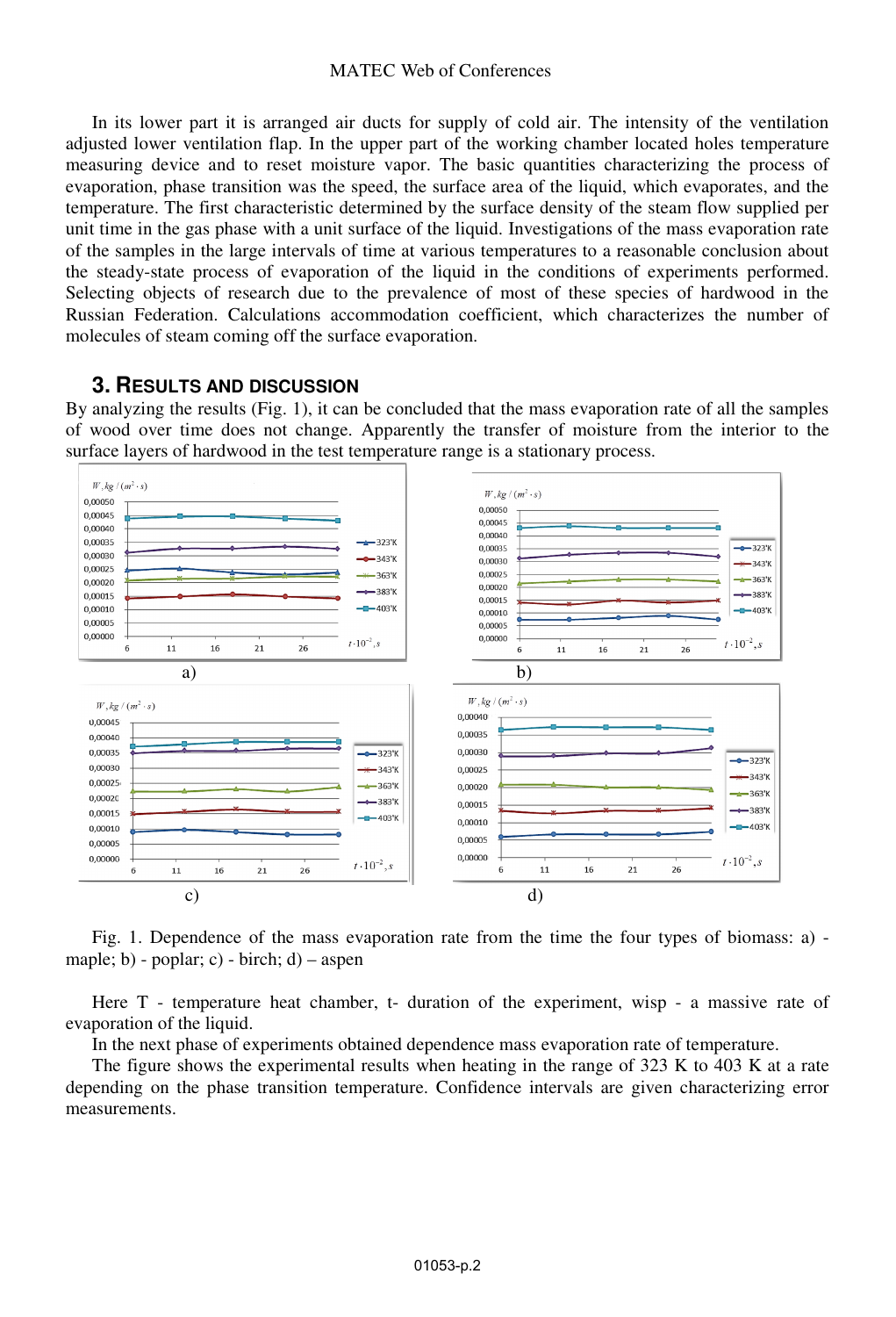

Fig.2. The dependence of the mass evaporation rate of the samples of wood temperature

The highest rate of evaporation of liquid from the set of samples of maple and birch. Caloric value of these types of timber above (10550 kJ / kg and 9504 kJ / kg) than in aspen and poplar (7578 kJ / kg and 7033 kJ / kg), respectively.

Processing the results of experiments carried out using well-established techniques [9]. For each value of the temperature over a given time interval  $(t = 10 \text{ min.})$  was carried out on five dimensions. Depending on the experimental W (T) is designed accommodation coefficient, which depends on the nature and state of the surface, as well as the properties of the vapor and the temperature.

Mass rate of evaporation is calculated from the expression for the accommodation coefficient (the law of the Hertz-Knudsen):

$$
A = \frac{W \cdot \sqrt{\frac{2\pi RT}{M}}}{(P'' - P^*)},
$$

where W - the mass evaporation rate, kg /  $(m2 \cdot s)$ ; Pn - vapor pressure, Pa; P  $*$  - partial pressure of the volatile component, calculated at a relative humidity of  $\varphi = 0.5$ , Pa; R = 8,31- universal gas constant, J / (mol • K); M - molecular weight; T - temperature of the substance, K; A accommodation coefficient.

Table 1 shows the calculated values of accommodation in the temperature range from 323 K to 403 K for all studied materials. Experience shows that an increase in temperature of the liquid accommodation coefficient for all four types of biomass decreases. By analyzing the physics of the process of evaporation, it can be assumed that at the boundary of a phase transition of the porous moisture-wood partial pressure of vapor molecules is lower than calculated at the appropriate relative humidity and be used in mathematical expression for calculating the coefficient of accommodation.